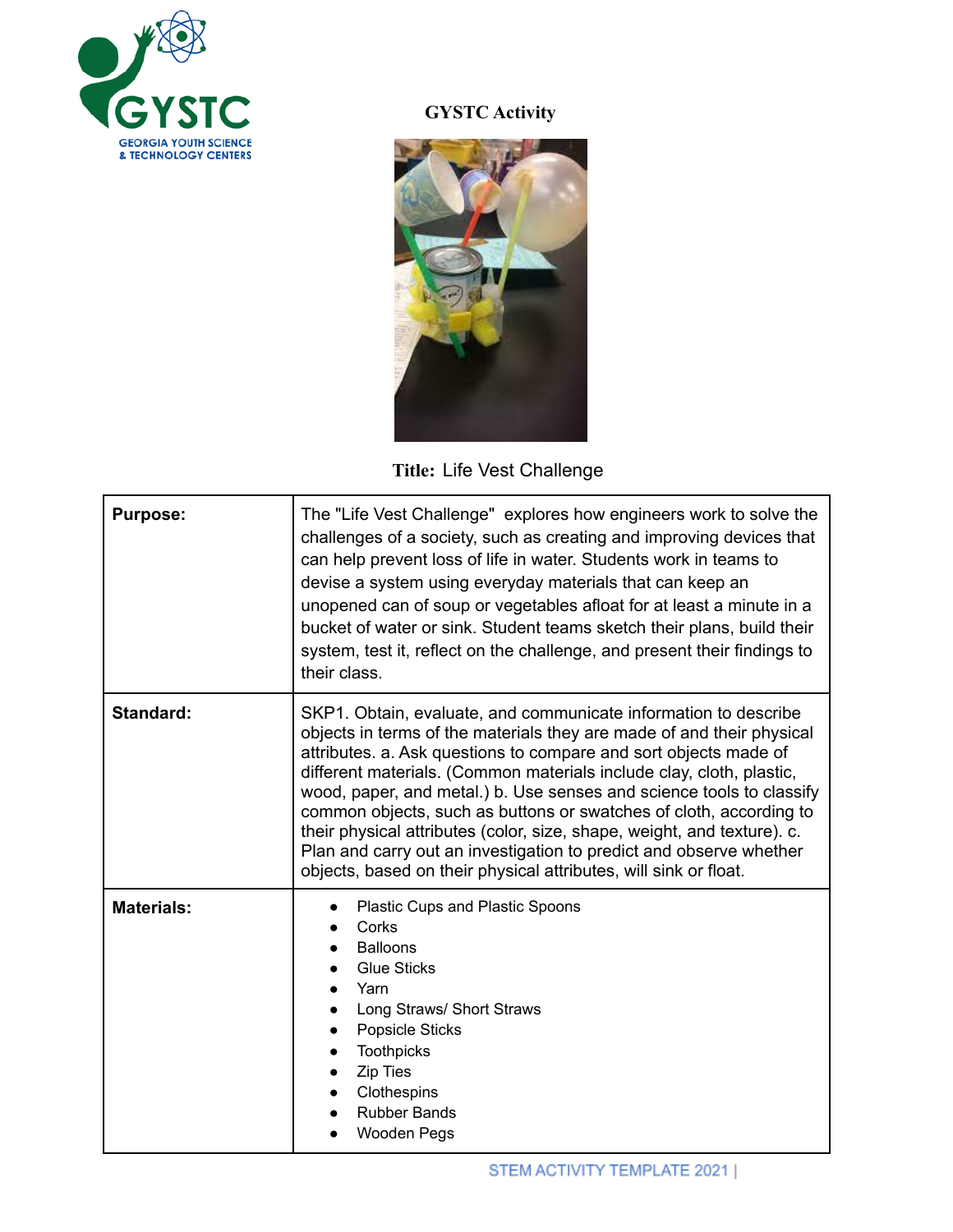|                           | Paper Clips<br>Tin Cans<br>Foil<br>Tape                                                                                                                                                                                                                                                                                                              |
|---------------------------|------------------------------------------------------------------------------------------------------------------------------------------------------------------------------------------------------------------------------------------------------------------------------------------------------------------------------------------------------|
| <b>Procedures:</b>        | 1. Show the students reference sheets. They may be read in<br>class or provided as homework.                                                                                                                                                                                                                                                         |
|                           | 2. The device must be in one attached piece and be able to be<br>affixed to the can within a 20 second period. (so that students<br>cannot just add foam or balloons to it for 1 hour). However,<br>they can assemble their flotation device and then put their<br>can in it or attach the can to it. Some parts can touch the<br>water and get wet. |
|                           | 3. To introduce the lesson, consider asking the students if they<br>have ever worn a life vest and if they know of a person that<br>was saved by using a life vest.                                                                                                                                                                                  |
|                           | 4. Teams of 3-4 students will explore the challenge by planning<br>what kind of life vest design they will use.                                                                                                                                                                                                                                      |
|                           | 5. Teams will then look at the available materials and create a<br>detailed drawing showing their life vest including a list of<br>materials they will need to build their team life vest.                                                                                                                                                           |
|                           | 6. Students will then build their soup can life vest or PDF<br>(Personal Floatation Device) and test it and also observe the<br>life vest created by other teams.                                                                                                                                                                                    |
|                           | 7. Teams may now reflect on the challenge and present their<br>experiences while completing the Life Vest Challenge.                                                                                                                                                                                                                                 |
|                           |                                                                                                                                                                                                                                                                                                                                                      |
| <b>Science Behind It:</b> | The materials inside of a life jacket, traps air when the jacket is<br>submerged. The trapped air weighs much less than the weight<br>of the water it displaces, so the water pushes up harder than<br>the life jacket pushes down, allowing the life jacket to remain<br>buoyant and float.                                                         |
| <b>Questions to Ask:</b>  | 1. What is the function of a life vest?<br>How does life jacket save your life?<br>$2_{\cdot}$<br>3. Why are life jackets so important?                                                                                                                                                                                                              |